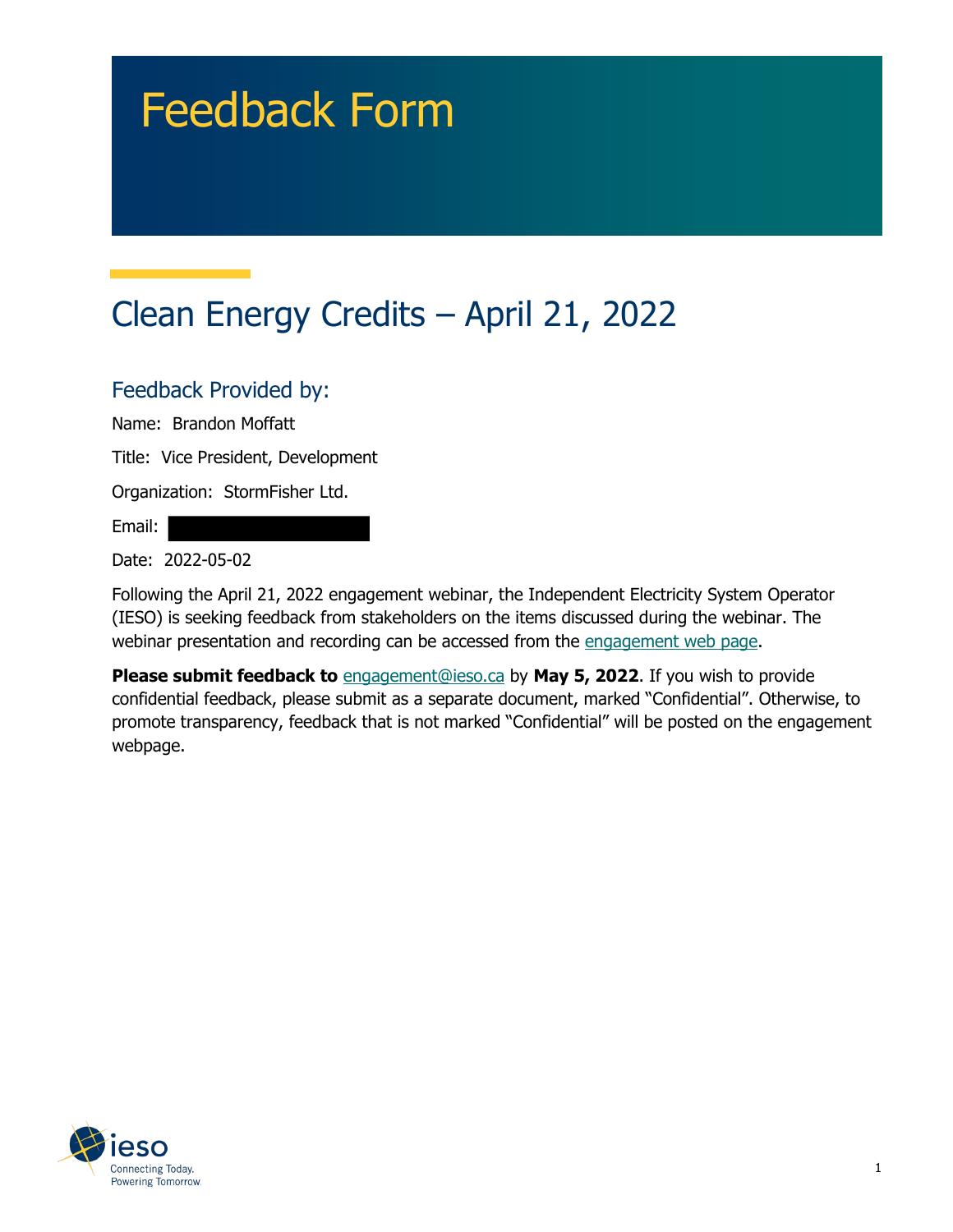## Registry Design Features

| <b>Topic</b>                                                                                                             | <b>Feedback</b>                                                                                                   |
|--------------------------------------------------------------------------------------------------------------------------|-------------------------------------------------------------------------------------------------------------------|
| Are there any registry features missing<br>from the proposed list, either basic<br>requirements or future functionality? | The registry basic features are comprehensive and meet<br>our needs as a stakeholder and potential buyer of CECs. |

## CEC Product Offering Options

| <b>Topic</b>                                                                             | <b>Feedback</b>                                                     |
|------------------------------------------------------------------------------------------|---------------------------------------------------------------------|
| Has IESO identified the right set of CEC<br>product offerings? Are there any<br>missing? | Yes, the right set of CEC product offerings has been<br>identified. |

| Topic                                                                                                        | <b>Feedback</b>                                        |
|--------------------------------------------------------------------------------------------------------------|--------------------------------------------------------|
| Are there benefits/challenges to any of<br>the proposed CEC product offerings that<br>have not been covered? | The primary benefits and challenges have been covered. |

| <b>Topic</b>                                                     | <b>Feedback</b>                                                                                                                                                                                                                                                                                                                                                                                                                                                                                         |
|------------------------------------------------------------------|---------------------------------------------------------------------------------------------------------------------------------------------------------------------------------------------------------------------------------------------------------------------------------------------------------------------------------------------------------------------------------------------------------------------------------------------------------------------------------------------------------|
| Which CEC option(s) works best for your<br>company? For Ontario? | Options 1b: Direct Sale of Existing Asset EAs and 1c: IESO<br>Releases EAs for others to sell work best for our company.<br>We view this is as the most business-friendly option. It will<br>allow the largest amount of EAs to go to the groups that<br>value them most. These groups will be businesses in<br>Ontario including manufacturers and green hydrogen<br>producers. Benefitting these businesses is the best option<br>for Ontario as a whole since it will facilitate economic<br>growth. |

## CEC Customer Preferences Survey

| <b>Topic</b>             | <b>Feedback</b>                                                                                                                                                                                                                                                                                   |
|--------------------------|---------------------------------------------------------------------------------------------------------------------------------------------------------------------------------------------------------------------------------------------------------------------------------------------------|
| the CEC customer survey? | What are the most relevant findings from The fact that the vast majority of organizations surveyed<br>have a goal or target of using 100% clean/renewable<br>electricity is relevant for the CEC discussion and beyond. It<br>demonstrates an interest in CECs and a willness to pay for<br>them. |